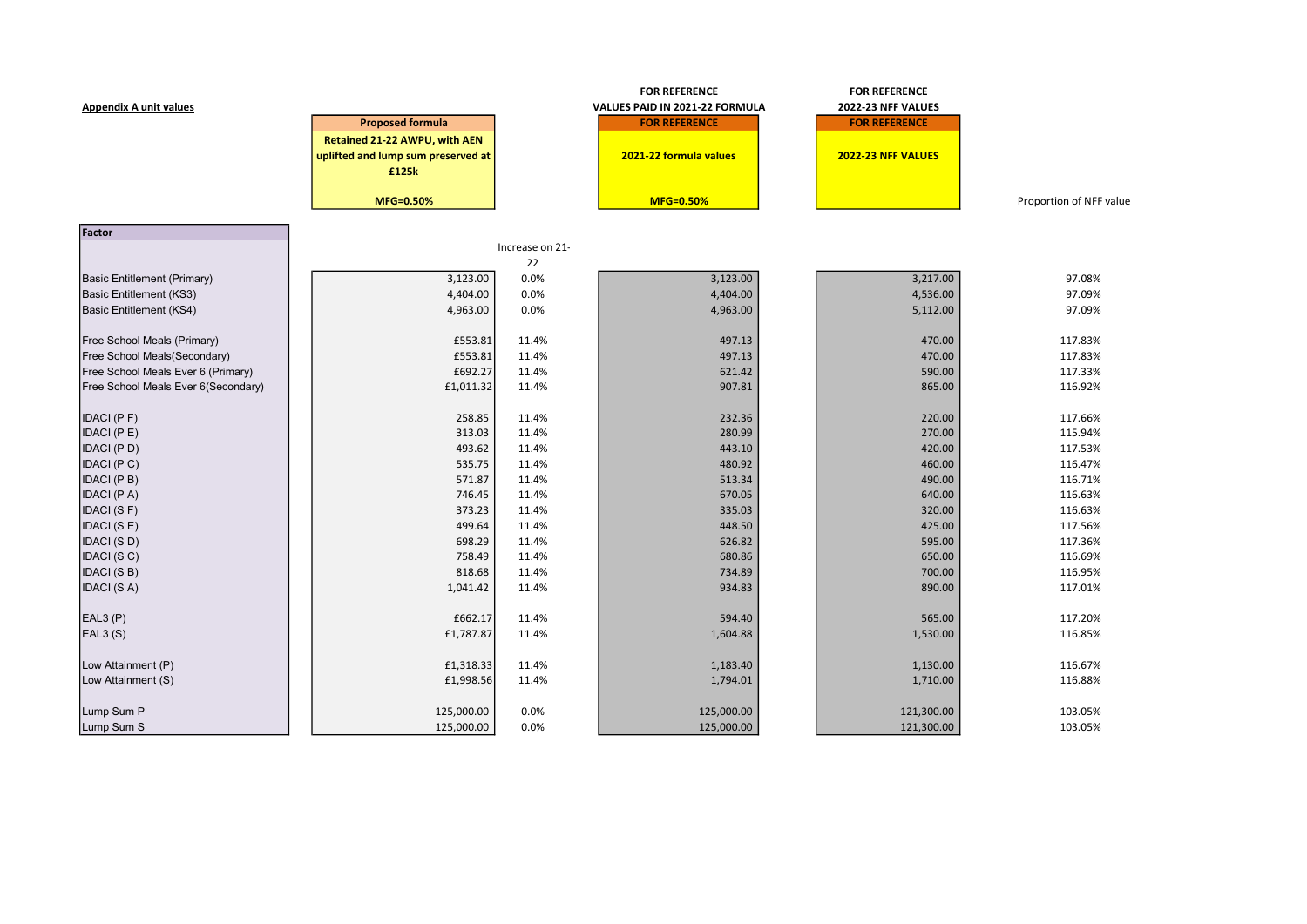| <b>Proposed formula</b>         |  |  |  |  |  |
|---------------------------------|--|--|--|--|--|
| Retained 21-22 AWPU, with AEN   |  |  |  |  |  |
| uplifted and lump sum preserved |  |  |  |  |  |
| at £125k                        |  |  |  |  |  |
|                                 |  |  |  |  |  |
| MFG=0.50%                       |  |  |  |  |  |

# FOR REFERENCE Appendix B formula distribution VALUES PAID IN 2021-22 FORMULA **FOR REFERENCE** 2021-22 formula values

 $MFG=0.50%$ 

|                                      |             | Increase on 21-22 |             |
|--------------------------------------|-------------|-------------------|-------------|
| <b>TOTAL COST OF FORMULA</b>         | 302,660,934 | 3.0%              | 293,863,671 |
|                                      |             |                   |             |
| <b>Basic Entitlement</b>             | 205,760,033 | 0.6%              | 204,455,038 |
| <b>Basic Entitlement (Primary)</b>   | 110,432,403 | $-1.6%$           | 112,210,171 |
| Basic Entitlement (KS3)              | 56,904,084  | 1.5%              | 56,049,708  |
| Basic Entitlement (KS4)              | 38,423,546  | 6.2%              | 36,195,159  |
| <b>Deprivation</b>                   | 38,536,323  | 13.8%             | 33,874,326  |
| <b>Free School Meals</b>             | 8,414,777   | 20.4%             | 6,988,239   |
| Free School Meals (Ever 6)           | 13,662,554  | 12.5%             | 12,142,151  |
| IDACI (F)                            | 1,961,134   | 15.0%             | 1,705,226   |
| IDACI(E)                             | 2,069,218   | 14.2%             | 1,811,681   |
| IDACI (D)                            | 2,018,098   | 11.3%             | 1,812,599   |
| IDACI (C)                            | 2,542,046   | 9.6%              | 2,320,133   |
| IDACI (B)                            | 4,172,032   | 10.4%             | 3,780,694   |
| IDACI (A)                            | 3,696,464   | 11.6%             | 3,313,604   |
| <b>EAL</b>                           | 3,875,366   | 15.2%             | 3,364,993   |
| EAL3(P)                              | 2,815,960   | 11.4%             | 2,528,638   |
| EAL3(S)                              | 1,059,406   | 26.7%             | 836,355     |
| <b>Prior Attainment</b>              | 23,478,407  | 9.5%              | 21,434,366  |
| Low Attainment (P)                   | 14,036,959  | 6.0%              | 13,239,304  |
| Low Attainment (S)                   | 9,441,448   | 15.2%             | 8,195,062   |
|                                      |             |                   |             |
| Lump Sum                             | 15,750,000  | $-1.6%$           | 16,000,000  |
| <b>Split Sites</b>                   | 626,436     | 0.6%              | 622,961     |
| <b>Rates (NNDR)</b>                  | 2,548,937   | $-1.8%$           | 2,596,047   |
| <b>PFI Funding</b>                   | 7,113,586   | 8.3%              | 6,568,408   |
| Minimum Funding                      | 4,971,846   | 0.5%              | 4,947,532   |
| Additional to meet minimum per pupil | 4,565,318   | 10.8%             | 4,118,483   |
| <b>MFG</b>                           | 406,528     | $-51.0%$          | 829,049     |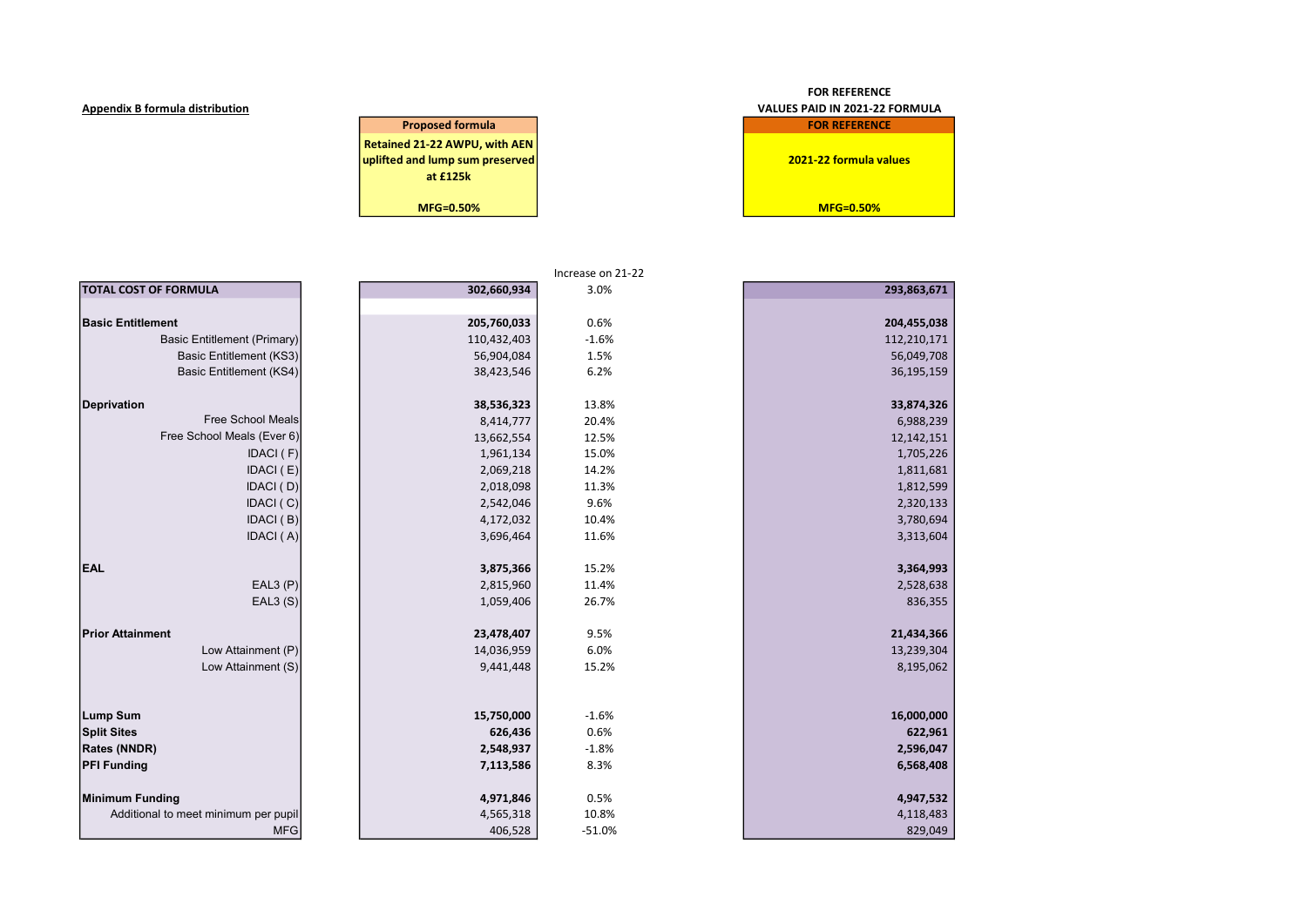FOR REFERENCE Appendix C School budget shares VALUES PAID IN 2021-22 FORMULA

| <b>Proposed formula</b>                                                   | <b>FOR REFERENCE</b>   |
|---------------------------------------------------------------------------|------------------------|
| Retained 21-22 AWPU, with AEN uplifted and<br>lump sum preserved at £125k | 2021-22 formula values |
| MFG=0.50%                                                                 | $MFG=0.50%$            |

| 2022/23 NOR School Name |                                                                                         |                        | 2021-22 funding*       | 2021/22 NOR  |                              |                            |
|-------------------------|-----------------------------------------------------------------------------------------|------------------------|------------------------|--------------|------------------------------|----------------------------|
| 56024                   | <b>Total</b>                                                                            | 302,660,933            | 292,356,354            | 55,713       | <b>Potential cash change</b> | Change in NOR              |
|                         | 488 Trinity Academy                                                                     | 3,030,645              | 1,901,008              | 311          | 1,129,637                    | 177                        |
|                         | 1173 Oasis Academy Brislington                                                          | 8,461,843              | 7,504,120              | 1,045        | 957,723                      | 128                        |
|                         | 1137 Merchants' Academy<br>130 Willow Park CofE Primary School                          | 7,617,790<br>748,908   | 6,760,981              | 1,056        | 856,809<br>748,908           | 81<br>130                  |
|                         | 1257 Bristol Brunel Academy                                                             | 9,224,264              | 8,549,169              | 1,188        | 675,095                      | 69                         |
|                         | 978 Bridge Learning Campus                                                              | 6.917.355              | 6,328,958              | 945          | 588,397                      | 33                         |
|                         | 1032 The City Academy Bristol                                                           | 7,385,242              | 6,823,730              | 982          | 561,512                      | 50                         |
|                         | 1184 Cotham School                                                                      | 7,517,901              | 7,040,398              | 1,152        | 477,503                      | 32                         |
|                         | 851 Blaise High School<br>1018 St Bede's Catholic College                               | 6,180,564<br>5,660,234 | 5,732,977<br>5,337,069 | 815<br>979   | 447,587<br>323,165           | 36<br>39                   |
|                         | 748 Bristol Cathedral Choir School                                                      | 4,338,845              | 4,038,807              | 720          | 300,039                      | 28                         |
|                         | 1053 Bristol Metropolitan Academy                                                       | 7,816,435              | 7,546,739              | 1,021        | 269,696                      | 32                         |
|                         | 882 Oasis Academy John Williams                                                         | 5,657,549              | 5,438,480              | 877          | 219,070                      | 5                          |
|                         | 1168 Redland Green School                                                               | 6,516,564              | 6,312,064              | 1,154        | 204,500                      | 14                         |
|                         | 898 Orchard School Bristol                                                              | 6,528,237<br>3,509,143 | 6,331,688<br>3,321,006 | 903<br>768   | 196,549<br>188,137           | $-5$<br>29                 |
|                         | 797 Ashton Gate Primary School<br>389 Oasis Academy Marksbury Road                      | 1,768,101              | 1,583,977              | 360          | 184,124                      | 29                         |
|                         | 595 Begbrook Primary Academy                                                            | 2,550,477              | 2,378,682              | 566          | 171,795                      | 29                         |
|                         | 613 Whitehall Primary School                                                            | 2,661,549              | 2,505,792              | 587          | 155,757                      | 26                         |
|                         | 1077 Fairfield High School                                                              | 6,445,487              | 6,290,600              | 1,073        | 154,887                      | $\overline{4}$             |
|                         | 359 Hareclive E-ACT Academy<br>339 Four Acres Academy                                   | 2,117,293<br>1,831,418 | 1,964,333<br>1,680,772 | 354<br>322   | 152,960<br>150,646           | 5<br>17                    |
|                         | 426 Cathedral Primary School                                                            | 1,903,291              | 1,758,690              | 393          | 144,602                      | 33                         |
|                         | 337 Bannerman Road Community Academy                                                    | 1,896,743              | 1,754,181              | 329          | 142,562                      | 8                          |
|                         | 376 Oasis Academy Connaught                                                             | 2,052,632              | 1,912,487              | 355          | 140,145                      | 21                         |
|                         | 380 Perry Court E-Act Academy                                                           | 1,901,887              | 1,775,202              | 362          | 126,685                      | 18                         |
|                         | 1084 St Mary Redcliffe and Temple School<br>832 Bishop Road Primary School              | 6,163,033<br>3,655,067 | 6,041,562<br>3,538,257 | 1,079<br>821 | 121,470<br>116,810           | 5<br>11                    |
|                         | 996 Bristol Free School                                                                 | 5,529,612              | 5,422,105              | 989          | 107,507                      | $\overline{7}$             |
|                         | 159 Avanti Gardens School                                                               | 756,804                | 654,157                | 133          | 102,647                      | 26                         |
|                         | 207 Broomhill Junior School                                                             | 1,033,722              | 939,061                | 191          | 94,661                       | 16                         |
|                         | 405 Blaise Primary and Nursery School                                                   | 1,965,600              | 1,873,758              | 398          | 91,842                       | $\overline{7}$             |
|                         | 1043 Bedminster Down School<br>789 Oasis Academy Brightstowe                            | 7,324,914<br>5,636,977 | 7,233,516<br>5.546.840 | 1,060<br>803 | 91,397<br>90,137             | $-17$<br>$-14$             |
|                         | 192 Oasis Academy Bank Leaze                                                            | 1,051,289              | 970,585                | 184          | 80,705                       | 8                          |
|                         | 734 St Bernadette Catholic Secondary School                                             | 4,506,665              | 4,428,354              | 737          | 78,311                       | $-3$                       |
|                         | 408 Oasis Academy Long Cross                                                            | 2.119.028              | 2,043,820              | 409          | 75,208                       | $^{\rm -1}$                |
|                         | 327 Minerva Primary Academy                                                             | 1,585,021              | 1,511,355              | 312          | 73,665                       | 15                         |
|                         | 392 Redfield Educate Together Primary Academ<br>406 Fair Furlong Primary School         | 1,793,038<br>2,227,000 | 1,729,350<br>2,164,045 | 379<br>412   | 63,688<br>62,955             | 13<br>-6                   |
|                         | 415 Little Mead Primary Academy                                                         | 1,966,051              | 1,903,330              | 416          | 62,721                       | $^{\rm -1}$                |
|                         | 256 Fairlawn Primary School                                                             | 1,146,957              | 1,086,529              | 242          | 60,428                       | 14                         |
|                         | 749 Montpelier High School                                                              | 4,209,157              | 4,150,354              | 752          | 58,802                       | $-3$                       |
|                         | 499 St Johns Church of England Primary School,                                          | 2,198,805              | 2,140,184              | 495          | 58,621                       | 4                          |
|                         | 206 Badocks Wood E-ACT Academy<br>597 West Town Lane Academy                            | 1,182,485<br>2,556,558 | 1,126,207<br>2,501,633 | 204<br>596   | 56,278<br>54,925             | $\sqrt{2}$<br>$\,1\,$      |
|                         | 627 Bridge Farm Primary School                                                          | 2,707,179              | 2,654,041              | 626          | 53,138                       | $\,1\,$                    |
|                         | 320 Henbury Court Primary Academy                                                       | 1,632,354              | 1,581,410              | 321          | 50,945                       | $-1$                       |
|                         | 1070 Ashton Park School                                                                 | 6,222,569              | 6,171,749              | 1,087        | 50,820                       | $-17$                      |
|                         | 384 St Werburgh's Primary School                                                        | 1,872,306              | 1,821,861              | 387          | 50,444                       | $-3$                       |
|                         | 197 Holy Cross RC Primary School<br>544 Cotham Gardens Primary School                   | 1,013,272<br>2,367,158 | 964,363<br>2,320,918   | 194<br>544   | 48,909<br>46,240             | $\mathsf 3$<br>0           |
|                         | 371 Greenfield E-Act Primary Academy                                                    | 1,969,792              | 1,925,037              | 378          | 44,755                       | $-7$                       |
|                         | 552 Two Mile Hill Primary School                                                        | 2,492,057              | 2,448,901              | 557          | 43,157                       | $-5$                       |
|                         | 189 Ashton Vale Primary School                                                          | 893,532                | 850,691                | 183          | 42,840                       | 6                          |
|                         | 431 Shirehampton Primary School                                                         | 2.013.461<br>1,829,086 | 1,972,285<br>1,788,386 | 432<br>392   | 41,176<br>40,700             | $^{\rm -1}$<br>$-3$        |
|                         | 389 St Mary Redcliffe Church of England Primar<br>132 The Kingfisher School             | 775,399                | 738,134                | 135          | 37,265                       | -3                         |
|                         | 209 Brentry Primary School                                                              | 1,037,036              | 1,001,978              | 208          | 35,058                       | $\,1\,$                    |
|                         | 620 Knowle Park Primary School                                                          | 2,680,652              | 2,646,015              | 621          | 34,637                       | $^{\rm -1}$                |
|                         | 362 Parson Street Primary School                                                        | 1,786,854              | 1,753,458              | 366          | 33,396                       | -4                         |
|                         | 175 Sefton Park Infant School                                                           | 806,408                | 773,833                | 174<br>417   | 32,575<br>31,180             | $\mathbf 1$<br>$^{\rm -1}$ |
|                         | 416 Westbury-On-Trym Church of England Acad<br>201 St Bernard's Catholic Primary School | 1,779,544<br>939,621   | 1,748,364<br>908,579   | 199          | 31,042                       | $\overline{\mathbf{2}}$    |
|                         | 361 Elmlea Junior School                                                                | 1,544,377              | 1,513,692              | 361          | 30,685                       | 0                          |
|                         | 178 Frome Vale Academy                                                                  | 926,439                | 897,480                | 175          | 28,959                       | 3                          |
|                         | 220 Chester Park Infant School                                                          | 1,096,050              | 1,069,930              | 215          | 26,120                       | 5                          |
|                         | 208 St Teresa's Catholic Primary School<br>208 Stoke Park Primary School                | 1,011,149              | 985,791<br>1,070,567   | 208<br>207   | 25,358                       | $\pmb{0}$<br>$\,1\,$       |
|                         | 411 Westbury Park School                                                                | 1,095,782<br>1,756,594 | 1,734,199              | 414          | 25,215<br>22,395             | $\textbf{-3}$              |
|                         | 411 Headley Park Primary School                                                         | 1,765,211              | 1,743,761              | 415          | 21,450                       | $-4$                       |
|                         | 317 Ilminster Avenue E-ACT Academy                                                      | 1,739,316              | 1,718,138              | 325          | 21,179                       | -8                         |
|                         | 198 Sea Mills Primary School                                                            | 1,040,403              | 1,020,158              | 203          | 20,245                       | $-5$                       |
|                         | 392 Fishponds Church of England Academy<br>270 Elmlea Infant School                     | 1,789,356<br>1,163,825 | 1,769,503<br>1,145,055 | 392<br>271   | 19,852<br>18,770             | 0<br>$^{\rm -1}$           |
|                         | 413 Waycroft Academy                                                                    | 1,767,745              | 1,749,360              | 417          | 18,385                       | $-4$                       |
|                         | 408 Horfield Church of England Primary School                                           | 1,774,384              | 1,756,424              | 412          | 17,960                       | $-4$                       |
|                         | 197 School of Christ The King Catholic Primary                                          | 1,100,562              | 1,084,075              | 204          | 16,488                       | $-7$                       |
|                         | 203 St Joseph's Catholic Primary School                                                 | 922,263                | 906,481                | 200          | 15,782                       | 3                          |
|                         | 207 Wansdyke Primary School<br>174 Woodlands Academy                                    | 1,017,722<br>928,598   | 1,005,111<br>916,769   | 210<br>182   | 12,610<br>11,829             | $-3$<br>-8                 |
|                         | 604 Holymead Primary School                                                             | 2,655,414              | 2,643,785              | 610          | 11,629                       | $\textnormal{-}6$          |
|                         | 411 St Peter's Church of England Primary School                                         | 2,007,980              | 1,997,089              | 419          | 10,891                       | -8                         |
|                         | 407 Brunel Field Primary School                                                         | 1,814,136              | 1,803,808              | 408          | 10,328                       | $^{\rm -1}$                |
|                         | 206 St Patrick's Catholic Primary School                                                | 1,001,228              | 992,189                | 210          | 9,039                        | $-4$                       |
|                         | 412 Glenfrome Primary School<br>562 Southville Primary School                           | 1,858,791<br>2,478,792 | 1,851,160<br>2,471,410 | 416<br>571   | 7,631<br>7,383               | $-4$<br>-9                 |
|                         | 223 Sefton Park Junior School                                                           | 951,095                | 944,680                | 226          | 6,415                        | $-3$                       |
|                         | 179 Upper Horfield Primary School                                                       | 976,174                | 970,603                | 185          | 5,571                        | $\textbf{-6}$              |
|                         | 140 Broomhill Infant School                                                             | 752,596                | 747,131                | 141          | 5,465                        | $^{\rm -1}$                |
|                         | 205 St Bernadette Catholic Voluntary Aided Prin                                         | 915,133                | 915,094                | 206          | 39                           | $^{\rm -1}$                |
|                         | 412 Victoria Park Primary School<br>390 Easton Church of England Academy                | 1,762,976<br>2,183,526 | 1,763,259<br>2,184,975 | 419<br>404   | $-283$<br>$-1,448$           | $^{\circ}7$<br>$-14$       |
|                         | 568 St Ursula's E-ACT Academy                                                           | 2,436,330              | 2,438,210              | 580          | $-1,880$                     | $-12$                      |
|                         | 354 Henleaze Junior School                                                              | 1,514,247              | 1,521,777              | 363          | $-7,530$                     | -9                         |
|                         | 193 Avonmouth Church of England Primary Sch                                             | 971,421                | 983,284                | 202          | $-11,863$                    | -9                         |
|                         | 399 Hillcrest Primary School                                                            | 1,726,935              | 1,742,841              | 410          | $-15,906$                    | -11                        |